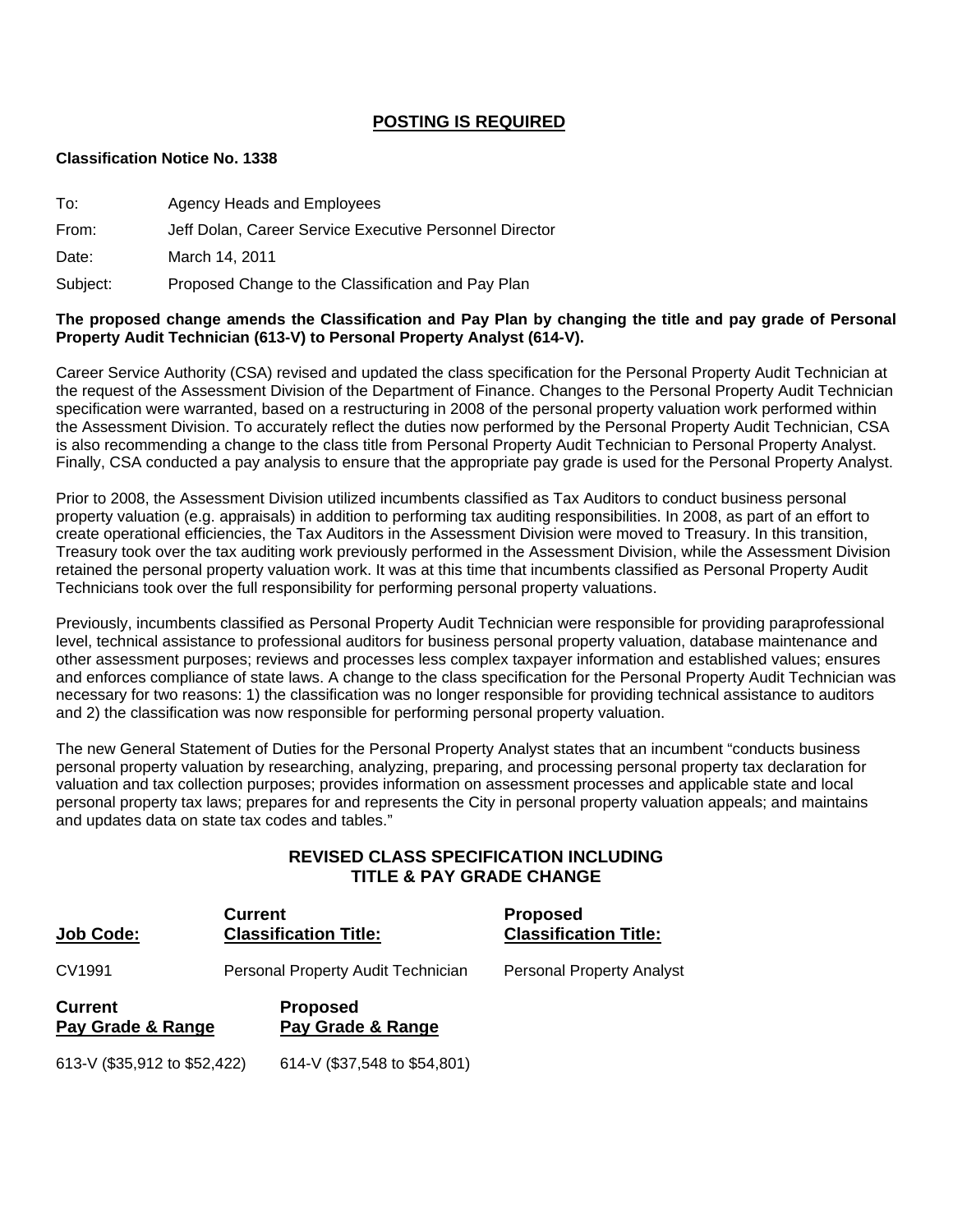Per Career Service Rule 7-37 A – "If it is determined, as a result of an audit or maintenance study, that changes to the classification and pay plan are necessary, the effective date of any resulting re-allocations shall be the beginning of the first work week following approval by the Board."

The Career Service Executive Personnel Director shall provide those appointing authorities who are affected with a draft of proposed changes in the plan, and notice shall be posted on appropriate bulletin boards at least thirteen calendar days from the date of this notice.

#### **Public Notice of Changes**:

The scheduled time for the public hearing is **Thursday April 7, 2011 5:00 p.m.** in the CSA Board Room, Room 4.F.6, Webb Municipal Building, 201 West Colfax Avenue.

**Note:** Please submit any questions or comments on this proposal in writing to Bruce Backer [bruce.backer@denvergov.org,](mailto:bruce.backer@denvergov.org) Career Service Authority, in care of Alena Martinez [alena.martinez@denvergov.org](mailto:alena.martinez@denvergov.org) by 8:00 a.m. on **Tuesday, March 29, 2011.** Please include a contact name and phone number so that we may respond directly.

If anyone wishes to be heard by the Board on this item, please call Leon Duran [leon.duran@denvergov.org](mailto:leon.duran@denvergov.org) at (720) 913-5168 no later than noon on **Tuesday, April 5, 2011.**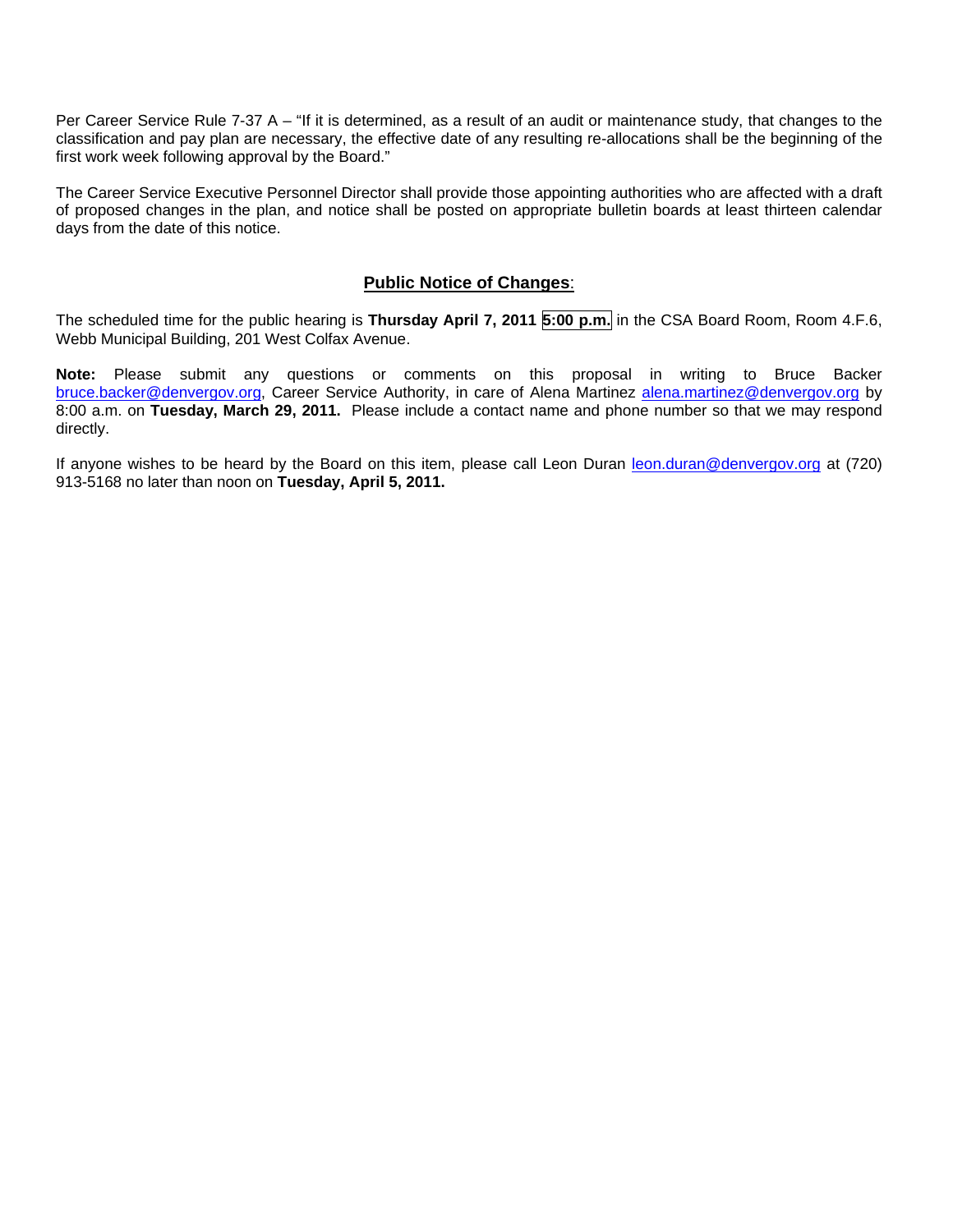

## Career Service Authority

Page 1 of 5

# Personal Property Analyst

## **GENERAL STATEMENT OF CLASS DUTIES**

Conducts business personal property valuation by researching, analyzing, preparing, and processing personal property tax declarations for valuation and tax collection purposes; provides information on assessment processes and applicable state and local personal property tax laws; prepares for and represents the City in personal property valuation appeals; and maintains and updates data on state tax codes and tables.

## **DISTINGUISHING CHARACTERISTICS**

The Personal Property Analyst is distinguished from the *Staff Tax Auditor*, which entry-level through standard level auditing work applying generally accepted accounting principles and auditing standards in conducting financial and tax compliance audits of entities engaged in business in Denver.

Next, the Personal Property Analyst is distinguished from the *Tax Analyst*, which researches, analyzes, prepares, and processes claims for payments of outstanding taxes owed to the city.

The Personal Property Analyst is also distinguished from the *Real Property Appraiser Technician*, which supports the work of Real Property Appraisers by performing paraprofessional real estate valuation and database maintenance.

Finally, the Personal Property Analyst is distinguished from the *Staff Real Property Appraiser*, which performs entry level professional appraisal work under the direct supervision of a state certified appraiser, the scope of which is the appraisal of those properties that the supervising appraiser is qualified to appraise.

## *Guidelines, Difficulty and Decision Making Level:*

Guidelines are generally but not always clearly applicable, requiring the employee to exercise judgment in selecting the most pertinent guideline, interpret precedents, adapt standard practices to differing situations, and recommend alternative actions in situations without precedent.

Duties assigned are generally complex and may be of substantial intricacy. Work assignment is performed within an established framework under general instructions but requires simultaneous coordination of assigned functions or projects in various stages of completion.

Employee is responsible for determining time, place, and sequence of actions to be taken. Unusual problems or proposed deviations from guidelines, practices, or precedents may be discussed with the supervisor before being initiated.

## *Level of Supervision Received and Quality Review:*

Under general supervision, the employee receives assignments and is expected to carry them through to completion with substantial independence. Work is reviewed for adherence to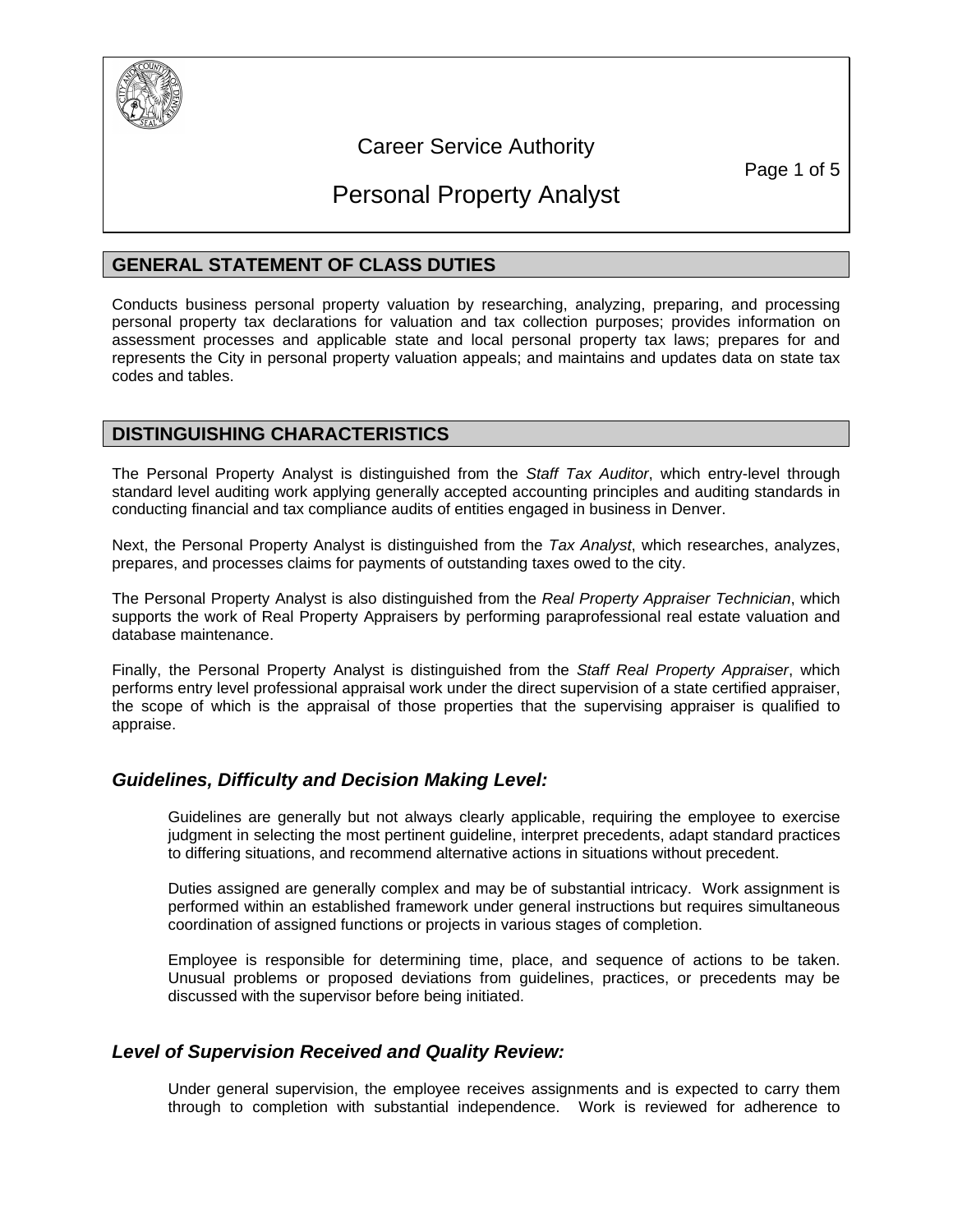instructions, accuracy, completeness, and conformance to standard practice or precedent. Recurring work clearly covered by guidelines may or may not be reviewed.

#### *Interpersonal Communications and Purpose:*

Contacts with the public or employees where explanatory or interpretive information is exchanged, defended, and gathered and discretion and judgment are required within the parameters of the job function.

#### *Level of Supervision Exercised:*

By position, may perform lead work over others classified as Personal Property Analysts.

## **ESSENTIAL DUTIES**

Performs field investigations to identify new businesses and verify existing businesses; to identify personal property; and to verify ownership, registration, and compliance with personal property assessment statutes.

Provides information to business owners, other jurisdictions, and city agencies on personal property assessment process and explains state and local personal property tax laws.

Conducts on-site inspections of personal property to estimate the value of assets; performs calculations to determine asset value, taxable rate and category, and tax exemption status utilizing established procedures, manuals, and tax tables.

Verifies and evaluates personal property sales by researching permits, correspondence, and public records to obtain information and reviewing assessment files for changes in property information.

Analyzes and compares current and prior taxpayer information to determine if changes in asset listings have occurred; prepares additional tax assessments, when appropriate.

Compiles personal property data for the purpose of taxation; prepares personal property tax declarations, which includes verifying the correctness of taxes owed and calculating late filing penalties, when applicable.

Processes personal property tax declarations by reviewing and analyzing information submitted by business owners; classifies and lists assets for property valuation purposes per statutory requirements.

Evaluates and processes personal property valuation protests, which includes working with business owners to address issues and concerns of taxation.

Receives and reviews state assessments for businesses that cross county lines; prepares information for protest of state assessments, if errors are detected; and enters final state assessment information into valuation system.

Reviews personal property valuation appeals and prepares materials for valuation defense, which includes a formal response to protests, appeals, and complaints.

Represents the City at Board of Equalization, Board of County Commissioners, and Board of Assessment Appeals hearings and testifies in court, as needed.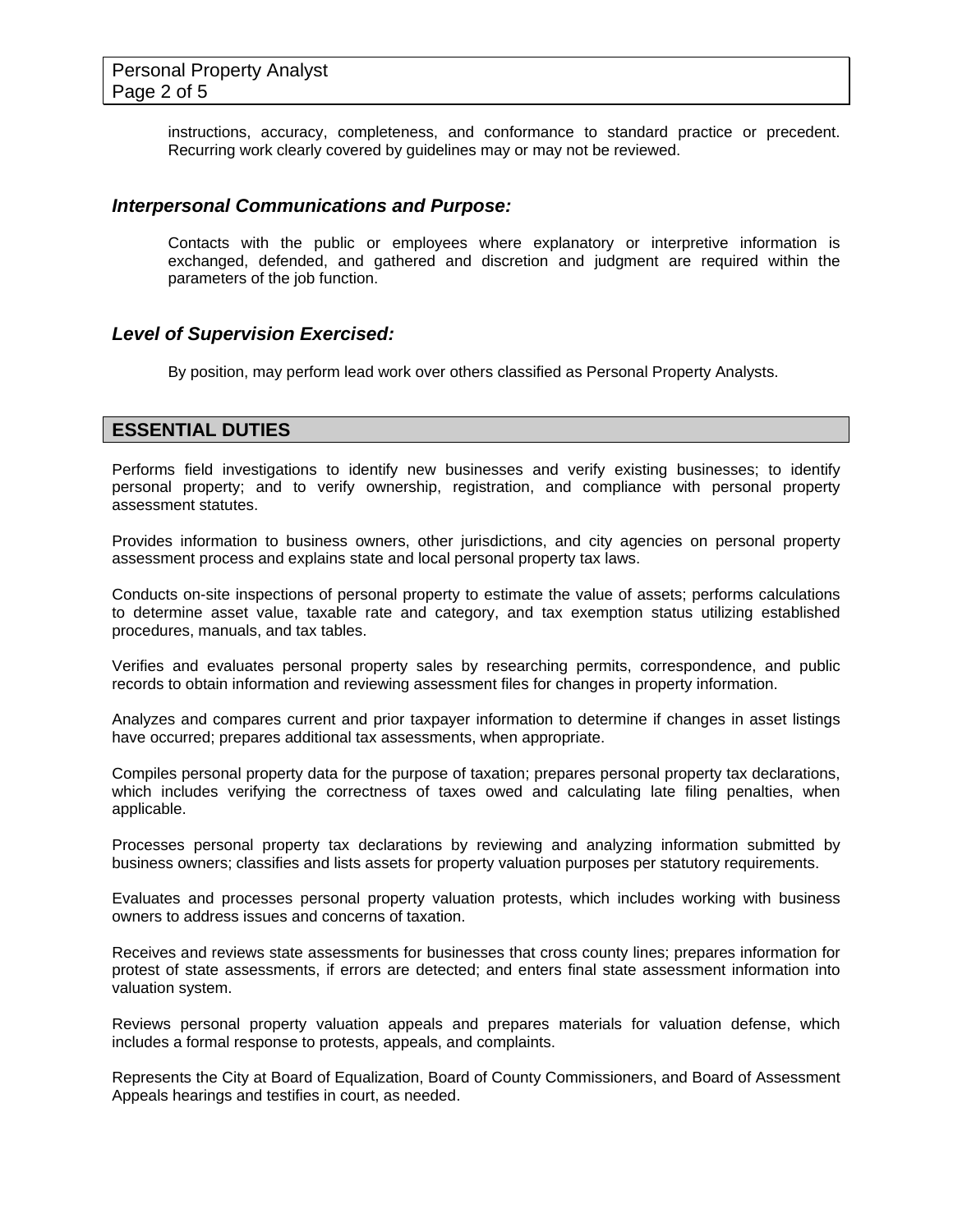Maintains and updates assessment database with new state tax codes and tables; prepares and maintains personal property case files to include records of correspondence.

By position, performs lead work over other Personal Property Analysts.

Any one position may not include all of the duties listed. However, the allocation of positions will be determined by the amount of time spent in performing the essential duties listed above.

## **MINIMUM QUALIFICATIONS**

#### *Competencies, Knowledge, & Skills:*

- **Integrity/Honesty** Contributes to maintaining the integrity of the organization; displays high standards of ethical conduct and understands the impact of violating these standards on an organization, self and others; is trustworthy.
- **Attention to Detail** Is thorough when performing work and conscientious about attending to detail.
- **Interpersonal Skills** Shows understanding, friendliness, courtesy, tact, empathy, cooperation, concern, and politeness to others; relates well to different people from varied backgrounds and different situations.
- **Speaking** Uses correct English grammar to organize and communicate ideas in words that are appropriate to listeners and situations; uses body language appropriately.
- **Listening** Receives, attends to, interprets, and responds to verbal messages and other cues such as body language in ways that are appropriate to listeners and situations.
- **Reading** Understands and interprets written material, including technical material, rules, regulations, instructions, reports, charts, graphs or tables; applies what is learned from written material to specific situations.
- **Writing** Recognizes or uses correct English grammar, punctuation and spelling; communicates information in a succinct and organized manner; produces written information, which may include technical material that is appropriate for the intended audience.
- **Reasoning** Identifies rules, principles, or relationships that explains facts, data, or other information; analyzes information and makes correct inferences or draws accurate conclusions.
- **Arithmetic/Mathematical Reasoning** Performs computations such as addition, subtraction, multiplication, and division correctly; solves practical problems by choosing appropriately from a variety of mathematical techniques such as formulas and percentages.
- **Information Management** Identifies a need for and knows where or how to gather information; organizes and maintains information or information management systems.
- **Technical Competence** Uses knowledge that is acquired through formal training or extensive onthe-job experience to perform one's job; works with, understands and evaluates technical information related to the job; advises others on technical issues.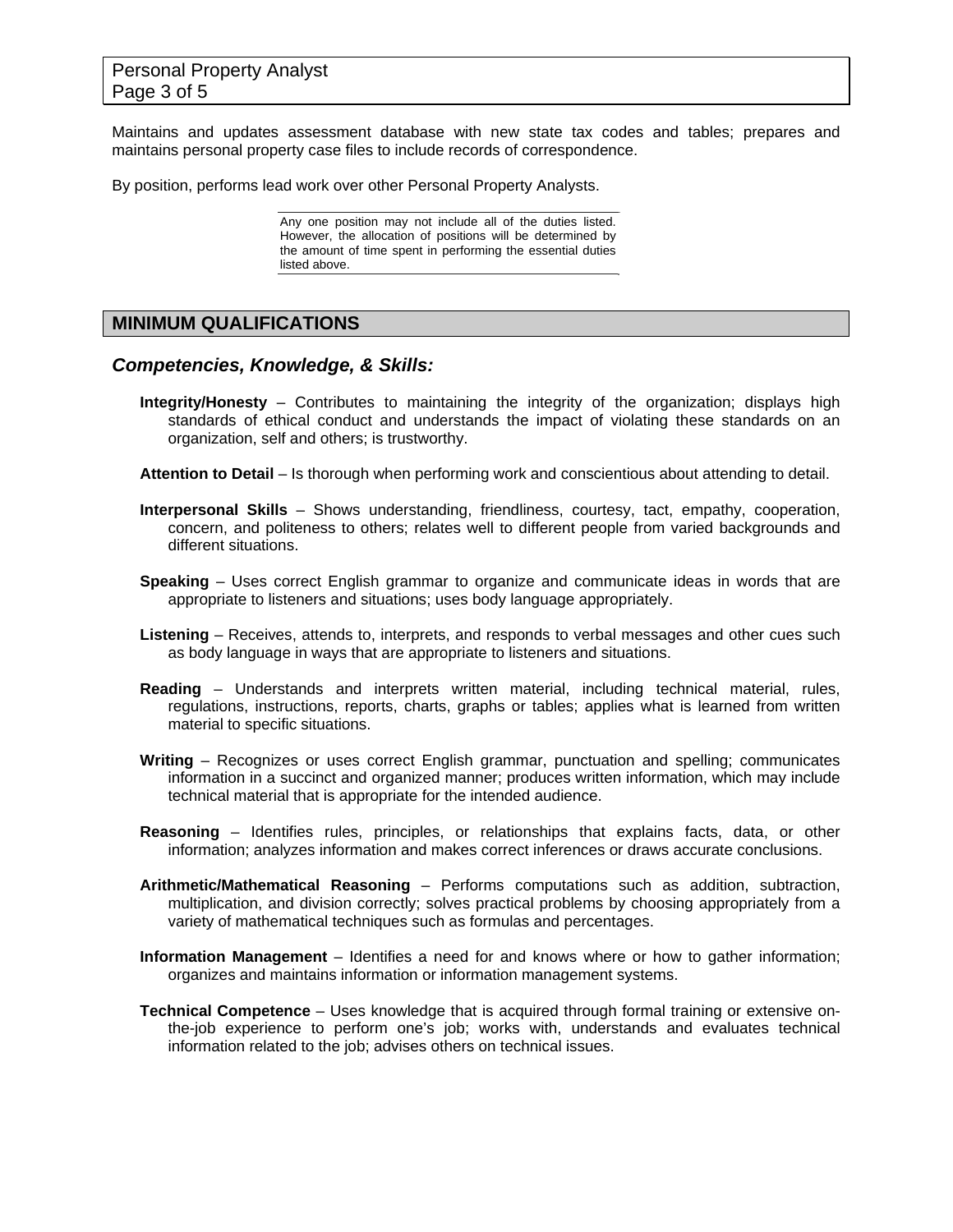- **Self-Management** Sets well-defined and realistic personal goals, displays a high level of initiative, effort and commitment towards completing assignments in a timely manner; works with minimal supervision; is motivated to achieve; demonstrates responsible behavior.
- **Problem-Solving** Identifies problems; determines accuracy and relevance of information; uses sound judgment to generate and evaluate alternatives, and to make recommendations.
- **Decision Making** Makes sound, well informed, and objective decisions; perceives the impact and implications of decisions; commits to action, even in uncertain situations, to accomplish goals; causes change.
- **Customer Service**  Works with customers to assess needs, provide assistance, resolve problems, satisfy expectations; knows products and services; is committed to providing quality products and services.
- Knowledge of economic and accounting principles and practices, tax law and practices, the financial markets, banking, and the analysis and reporting of financial data.
- Skill in interpreting the contents of taxpayer submitted accounting information and asset listing and determining the appropriate classification for property assessment purposes.
- Knowledge of research techniques sufficient to be able to determine what information is needed, gather and analyze desired information, and input information.
- Knowledge of state statutes sufficient to be able to disseminate information, determine assessable property, and enforce compliance.

**Physical Demands** (Physical Demands are a general guide and specific positions will vary based on working conditions, locations, and agency/department needs)*:* 

*Standing*: remaining on one's feet in an upright position. *Walking*: moving about on foot. *Sitting*: remaining in the normal seated position. *Handling*: seizing, holding, grasping, or otherwise working with the hands. *Fingering*: picking, pinching, or otherwise working with fingers. *Talking*: expressing or exchanging ideas by means of spoken words. *Hearing*: perceiving the nature of sounds by the ear. *Eye/hand/foot coordination*: performing work through using two or more. *Near Acuity*: ability to see clearly at 20 inches or less.

## *Working Environment:*

Pressure due to multiple calls and inquiries. Subject to many interruptions. Temperature Changes: variations in temperature from hot to cold. Atmospheric Conditions: conditions that affect the skin or respiratory system.

## *Education Requirement:*

Associate's Degree in Business Administration, Accounting, or a directly related field.